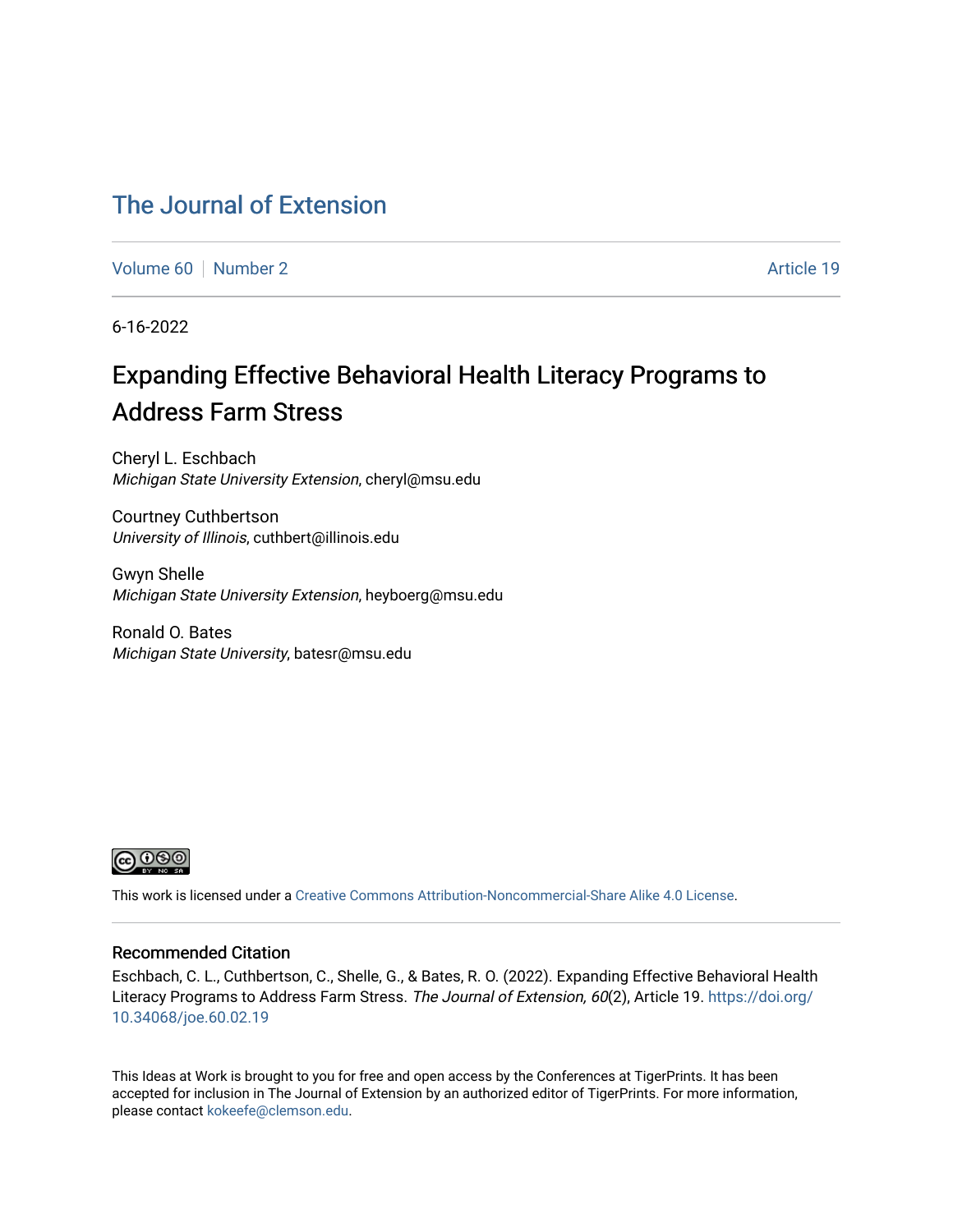# **Expanding Effective Behavioral Health Literacy Programs to Address Farm Stress**

CHERYL L. ESCHBACH<sup>1</sup>, COURTNEY CUTHBERTSON<sup>2</sup>, GWYN SHELLE<sup>1</sup>, AND RONALD O. BATES<sup>1</sup>

AUTHORS: 1Michigan State University Extension. ²University of Illinois.

JOURNAL OF

**Abstract**. Attention to stress and mental health among agricultural producers has increased over recent years, and Cooperative Extension has been active in offering educational workshops and resources to agricultural audiences. This article describes the process and effectiveness of expanding two Michigan State University Extension farm stress management programs to Cooperative Extension in other states through a national Farm Stress Management Summit. The two-day training Summit provided deeper knowledge about farm stress issues and prepared Extension professionals to offer behavioral health programs in their own communities and respective states. Evaluation findings highlight effective aspects of the Summit and next steps.

#### INTRODUCTION

Cooperative Extension has a history of providing research-based information to communities to enhance their wellbeing and a mission to provide resources and education to meet community needs. In that spirit, Cooperative Extension has been responsive to concerns about mental health among agricultural producers (Cuthbertson et al., 2020; Inwood et al., 2019; McMoran et al., 2019; Rudolphi & Barnes, 2019), who often face greater rates of stress, depression, and suicide than the general population (Hagan et al., 2019). The purpose of this implementation project was to train Cooperative Extension professionals in two behavioral health literacy programs that address farm stress to enable them to offer the programs in communities in their respective states. Behavioral health literacy programs focus on improving knowledge about signs and symptoms of mental health and substance use, strategies for communicating with someone who is struggling, and skills to encourage help-seeking (Jorm, 2012).

#### BACKGROUND ON FARM STRESS MANAGEMENT PROGRAMS

In response to increasing concern from agricultural community members and industry leaders, Michigan State University (MSU) Extension created two educational programs about farm stress to share research-based information about farmers' mental health. *Communicating with Farmers under Stress* (CFS) was created for people who work with and/or support farmers and can be delivered in two to four hours. *Weathering the Storm: How to Cultivate a Productive Mindset* (WTS) was designed for farmers and their families and can be delivered in 60 to 90 minutes. Both programs include topics such as unique stressors in agriculture, how to communicate with distressed producers, active listening and communication skills, tips on referring people to applicable resources, how to handle situations when producers might be considering suicide, background about agricultural economic trends, the impacts and signs of stress, and signs of suicide. The WTS program also includes stress identification and management techniques. From 2016 to 2019, the two farm stress programs were offered to 1,250 people with evaluations indicating programs were effective (Cuthbertson et al., 2021).

#### EXPANDING IMPLEMENTATION STRATEGIES TO ADDRESS FARM STRESS

The Farm Stress Management Summit, a two-day training, was held by MSU Extension in January 2019 for Cooperative Extension professionals from other states to be trained in the MSU Extension farm stress programs. Two main objectives were to:

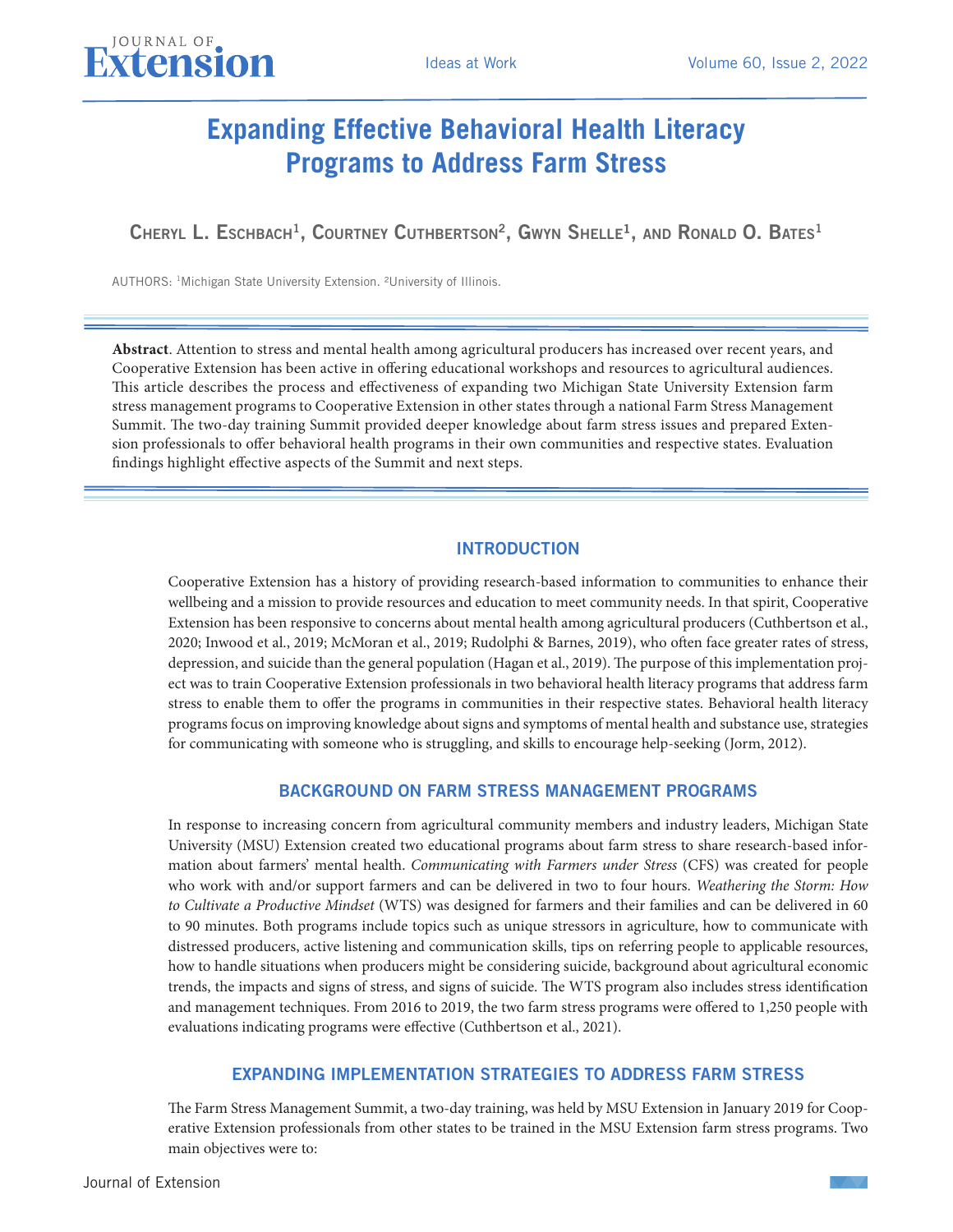### Eschbach, Cuthbertson, Shelle, and Bates

- 1. Provide in-depth context about farm stress
- 2. Prepare participants to implement the farm stress programs in their communities.

Mental Health First Aid (MHFA) training was a prerequisite. MHFA is an evidence-based training from the National Council for Mental Wellbeing that teaches participants how to recognize the signs and symptoms of a mental health crisis and how to help someone who may be experiencing one (Hadlaczky et al., 2014; Kitchener & Jorm, 2002).

The Summit lasted two full days. The first day included professional development on topics related to farm stress. See Table 1 for the training agenda. The shared professional development provided current, in-depth information for Summit attendees and generated a cross-state conversation on agricultural markets and farm stressors. On the second day, participants received both farm stress programs, facilitated by MSU Extension professionals; participants then practiced presenting part of one program in small groups with feedback from MSU Extension educators.

After completing training, participants were eligible to offer the programs in their states. Facilitators received access to full training materials, including scripted PowerPoint presentations, instructor guides for facilitation and implementation, and 12 handouts. Materials were designed to be co-branded with universities of new facilitators. MSU Extension included a standardized program evaluation tool and collects data from participating states to assess outcomes from trainings.

Participants included 99 people from 23 states (see Table 2). Nearly one-third (29%) had worked with farm families for over 20 years, and 43% had worked for Cooperative Extension for over 10 years. Half of participants were either current farmers or had farmed in the past.

#### **EFFECTIVENESS**

Summit participants completed evaluations about the effectiveness of the training, improvements in their knowledge, and plans for future action. Evaluations were collected at the Summit for day  $1 \text{ (n=74)}$  and day  $2 \text{ (n=62)}$ . Table 3 shows evaluation findings from both surveys by outcome.

In addition to quantitative data, researchers collected comments on what participants saw as the most valuable parts of the training. Comments reflected that participants learned a great deal from the Summit, and included statements such as:

- "I learned from the conference and talking to other Extensions, ways to deal with the farmers in distress."
- "The [Congressman's] account taught me a lot of lessons about the agrarian imperative.... Knowing the psychological underpinnings for why so many farmers make a seemingly irrational decision will be helpful in the process of connecting with them."
- "A deeper understanding of the background issues affecting farmers will provide great context on delivering farm stress programming."
- "The financial information will be helpful when reaching audiences that respond better to empirical reasoning."
- "I think the discussion of how to have conversations is especially helpful."

| <b>Type of Presenters</b>                                                            | <b>Session Topics</b>                                                                                                                                            |
|--------------------------------------------------------------------------------------|------------------------------------------------------------------------------------------------------------------------------------------------------------------|
| Extension Professionals (e.g., Specialists,<br>Educators, Administrative Leadership) | Agricultural economics, farm family dynamics, mental health and how to help distressed<br>farmers, a role-playing activity with farm situations for discussions. |
| Elected Officials/Farmer                                                             | A state legislator's personal account of farm stress and agribusiness story.                                                                                     |
| Practitioner/Farmer                                                                  | Dr. Michael Rosmann, an Iowa farmer and trained Psychologist, presented on the agrarian<br>imperative and its importance to farmer identity.                     |
| University Professors                                                                | Overview of agricultural market data and economic trends for different commodities; deci-<br>sion-making tools for financial planning.                           |

Table 1. Agenda for Two-Day Farm Stress Management Training Summit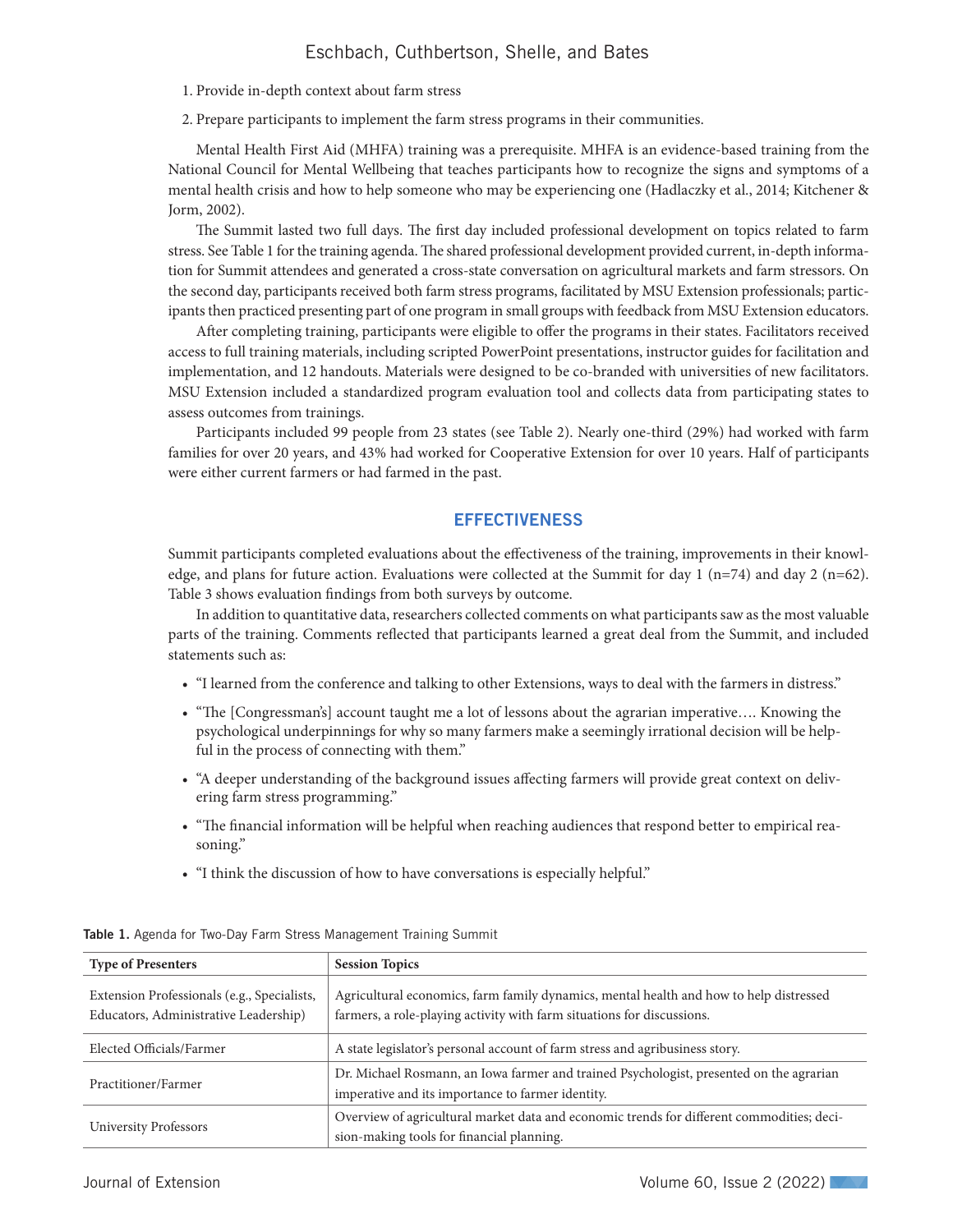Using the Policy, Systems, and Environmental Framework to Guide Community Development

| Cooperative<br><b>Extension Region</b> | <b>States</b>   | <b>Represented Universities and Colleges</b>                                                      |
|----------------------------------------|-----------------|---------------------------------------------------------------------------------------------------|
|                                        |                 |                                                                                                   |
| Northeast                              | DE, MD, NY, PA  | University of Delaware, University of Maryland, Cornell University & NY Farm Net, Pennsylvania    |
|                                        |                 | <b>State University</b>                                                                           |
| North Central                          | IA, IL, KS, MI, | University of Iowa, University of Illinois, Kansas State University, Michigan State University,   |
|                                        | MN, NE, OH,     | Central Lakes College, University of Nebraska, The Ohio State University, South Dakota State      |
|                                        | SD, WI          | University, University of Wisconsin                                                               |
| Southern                               | MS, NC, VA      | Mississippi State University, East Carolina University, North Carolina State University, Virginia |
|                                        |                 | Polytechnic and State University                                                                  |
| Western                                | ID, HI, MT, OK, | University of Idaho, University of Hawaii, Montana State University, Oklahoma State University,   |
|                                        | OR, WA          | Oregon State University, Washington State University                                              |
| 1890                                   | GA              | Fort Valley State University                                                                      |

Table 2. Participating States and Universities at MSU Extension Farm Stress Management Training Summit

*Note*. Although the programs were developed for delivery through Cooperative Extension, two Summit participants were not from landgrant institutions.

| Table 3. Evaluation Findings for the MSU Extension Farm Stress Management Training Summit |  |
|-------------------------------------------------------------------------------------------|--|
|-------------------------------------------------------------------------------------------|--|

| Outcome                                                                                                               | <b>Indicators</b>                                                                                                                                                                                                                                                                                                                                                                                                                   |
|-----------------------------------------------------------------------------------------------------------------------|-------------------------------------------------------------------------------------------------------------------------------------------------------------------------------------------------------------------------------------------------------------------------------------------------------------------------------------------------------------------------------------------------------------------------------------|
| Increased confidence<br>to offer farm stress pro-<br>grams based on Summit<br>training                                | • 96% reported the Mental Health First Aid training prerequisite of the Summit training raised their confi-<br>dence to offer the farm stress management programs<br>• 97% reported the workshop demonstration portion raised their confidence to offer the farm stress man-<br>agement programs<br>• 86% reported the teaching practice experience portion raised their confidence to offer the farm stress<br>management programs |
| Likelihood of imple-<br>menting programs in<br>home state                                                             | • 95% reported they were likely to implement the "Communicating with Farmers Under Stress" program<br>• 97% reported they were likely to implement the "Weathering the Storm: How to Cultivate a Productive<br>Mindset" program                                                                                                                                                                                                     |
| Improved knowledge<br>about various aspects of<br>farm stress                                                         | • 99% improved their knowledge of agriculture markets and economic trends<br>• 95% improved their knowledge of the agrarian imperative and the importance of farmer identity<br>• 88% of attendees gained knowledge on unique challenges farmers face; others reported they knew this<br>information already<br>• 95% improved their knowledge of how to help farmers in distress with farm business tools                          |
| Improved knowledge of<br>strategies to work with<br>farm-related audiences,<br>and plans for action after<br>training | • 83% learned new strategies to work with agribusiness in their local communities<br>• 77% anticipated multi-state collaborations or working together with people from other states that they<br>met at the Summit<br>• 95% reported that the summit provided an opportunity to build a support network for farmers and their<br>families                                                                                           |

### NEXT STEPS

For accessibility and sustainability, and due to increased demand following the Summit, MSU Extension created an online train-the-trainer program for additional states and educators to be able to offer CFS and WTS. This online train-the-trainer program is offered through the learning management system Desire2Learn (D2L), and the course is asynchronous, allowing participants to complete it during the times that work best for them. This online train-the-trainer program is a combination of recorded presentation slides, interactive activities, and online